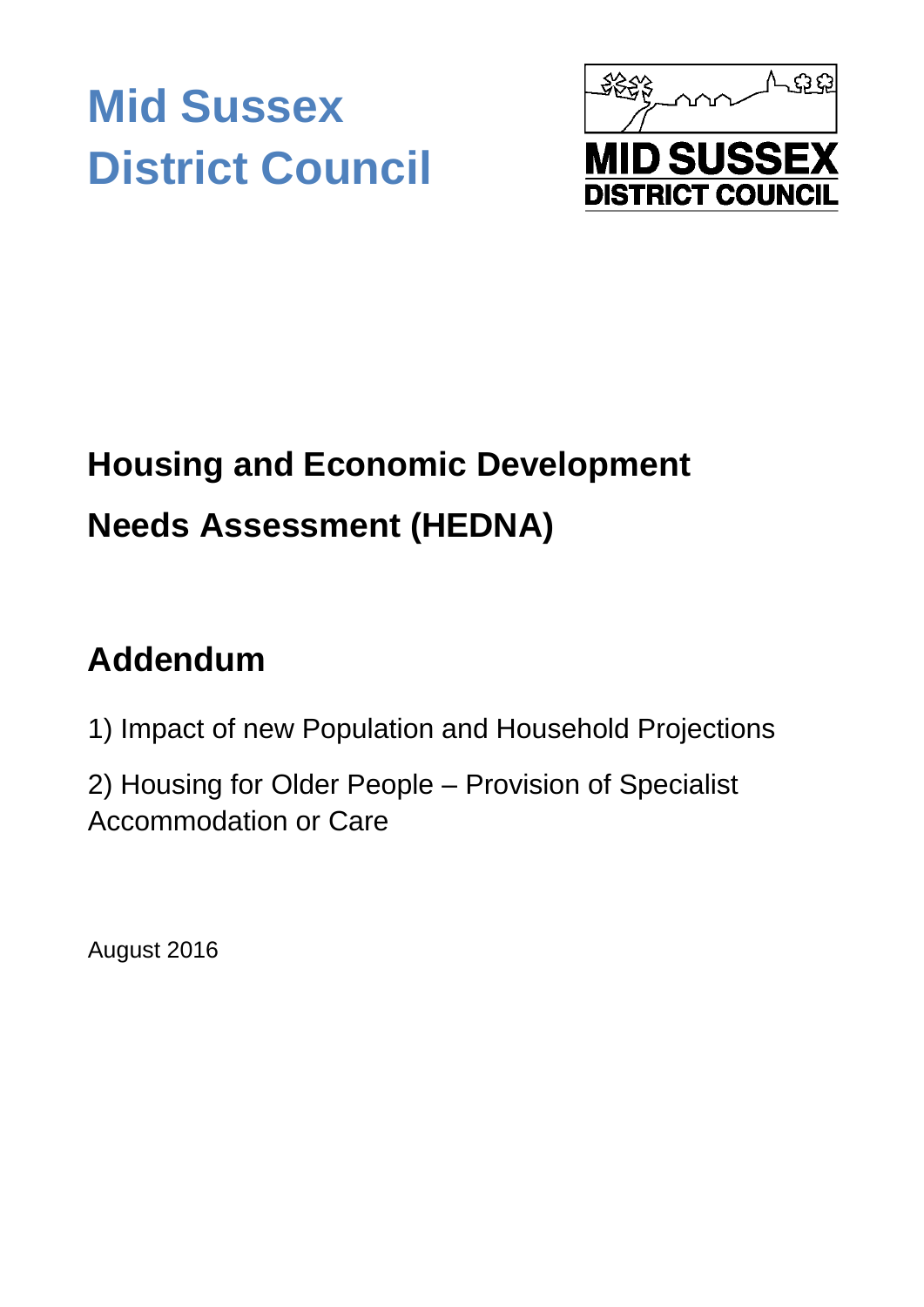## **HEDNA Addendum – August 2016**

The Mid Sussex Housing and Economic Development Needs Assessment (HEDNA) was released in February 2015. This was updated in November 2015, known as the HEDNA Update.

This Addendum has been produced in order to account for newly released population and household projections (Section 1) since the previous HEDNA Update was published. Further analysis has also been undertaken on the matter of housing for older people, provision of specialist accommodation or care (Section 2).

The individual sections note where this addendum updates previous data, or where new content should be read in conjunction with previous analysis.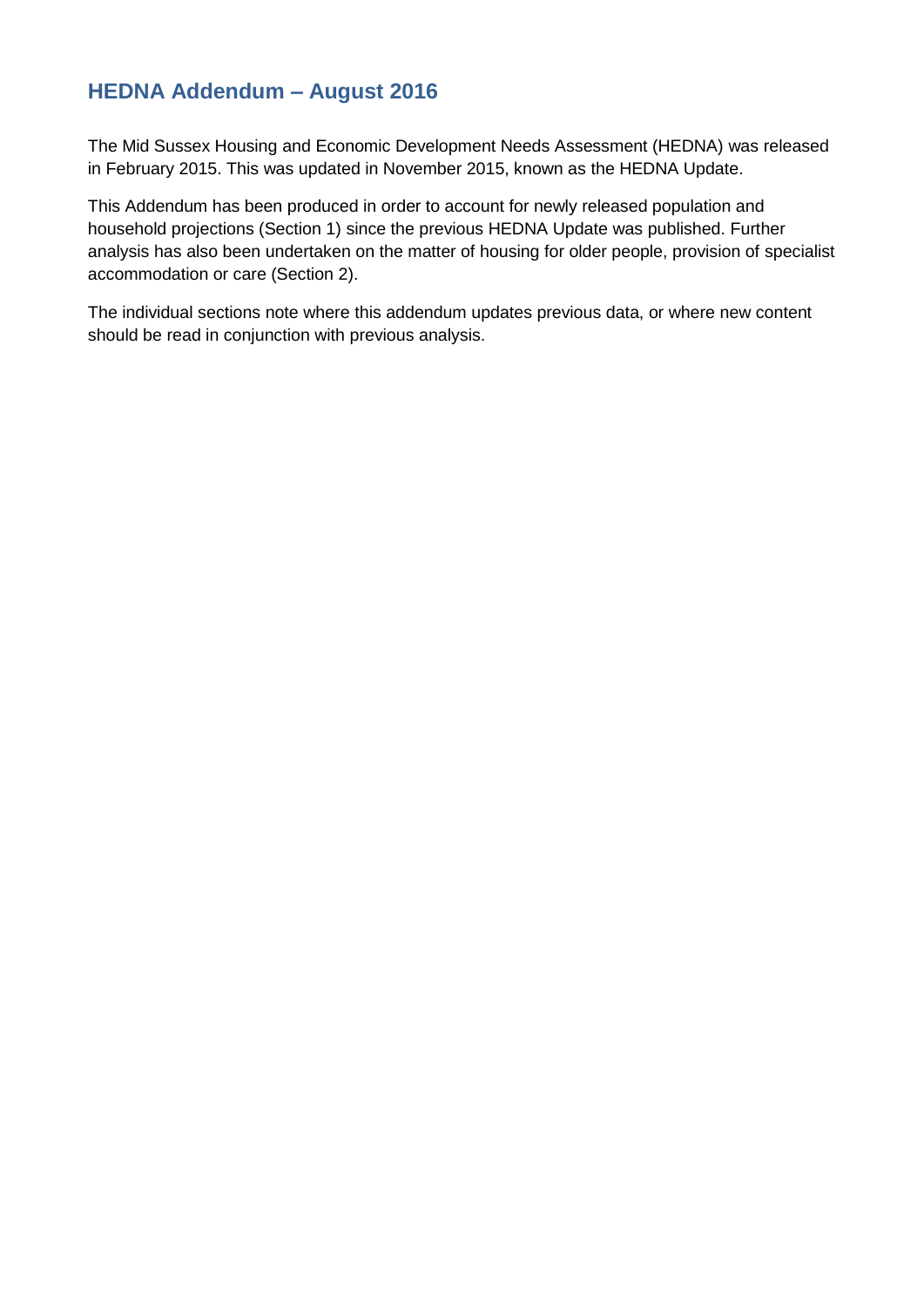## **1) Impact of new Population and Household Projections**

## **Introduction**

- 1.1. This section takes account of newly released population and household projections released since the HEDNA Update was published in November 2015.
- 1.2. Planning Practice Guidance (PPG) states:

*"The Government's official population and household projections are generally updated every two years to take account of the latest demographic trends… Wherever possible, local needs assessments should be informed by the latest available information. The National Planning Policy Framework is clear that Local Plans should be kept up-to-date. A meaningful change in the housing situation should be considered in this context, but this does not automatically mean that housing assessments are rendered outdated every time new projections are issued."* (2a-016-20150227)

- 1.3. Since the last update to the HEDNA (November 2015) the following key datasets have been released:
	- 2014-based ONS Sub-national Population Projections (SNPP 2014) released May 2016
	- 2014-based CLG Household Projections (CLG 2014) released July 2016.
- 1.4. As explained within the HEDNA Update (para 3.10), household projections are made up of two components – population projections and household representative rates. As the population projections have been updated by ONS, this will have an impact on the household projections, hence the two new datasets being released almost simultaneously.
- 1.5. The HEDNA Update:
	- Utilised the 2012-based ONS Subnational Population Projections released in 2014, again the most up-to-date at the time.
	- These were a component within the 2012-based CLG Household Projections released in 2015 – the most up-to-date at the time.
	- This arrived at a figure of 656 dwellings per annum 2014-2031 as the 'starting point' Objectively Assessed Need (OAN).
- 1.6. The PPG states that the most up-to-date Government's household projections form the 'starting point' for the OAN, therefore this addendum analyses the impact of the new projections released in July 2016.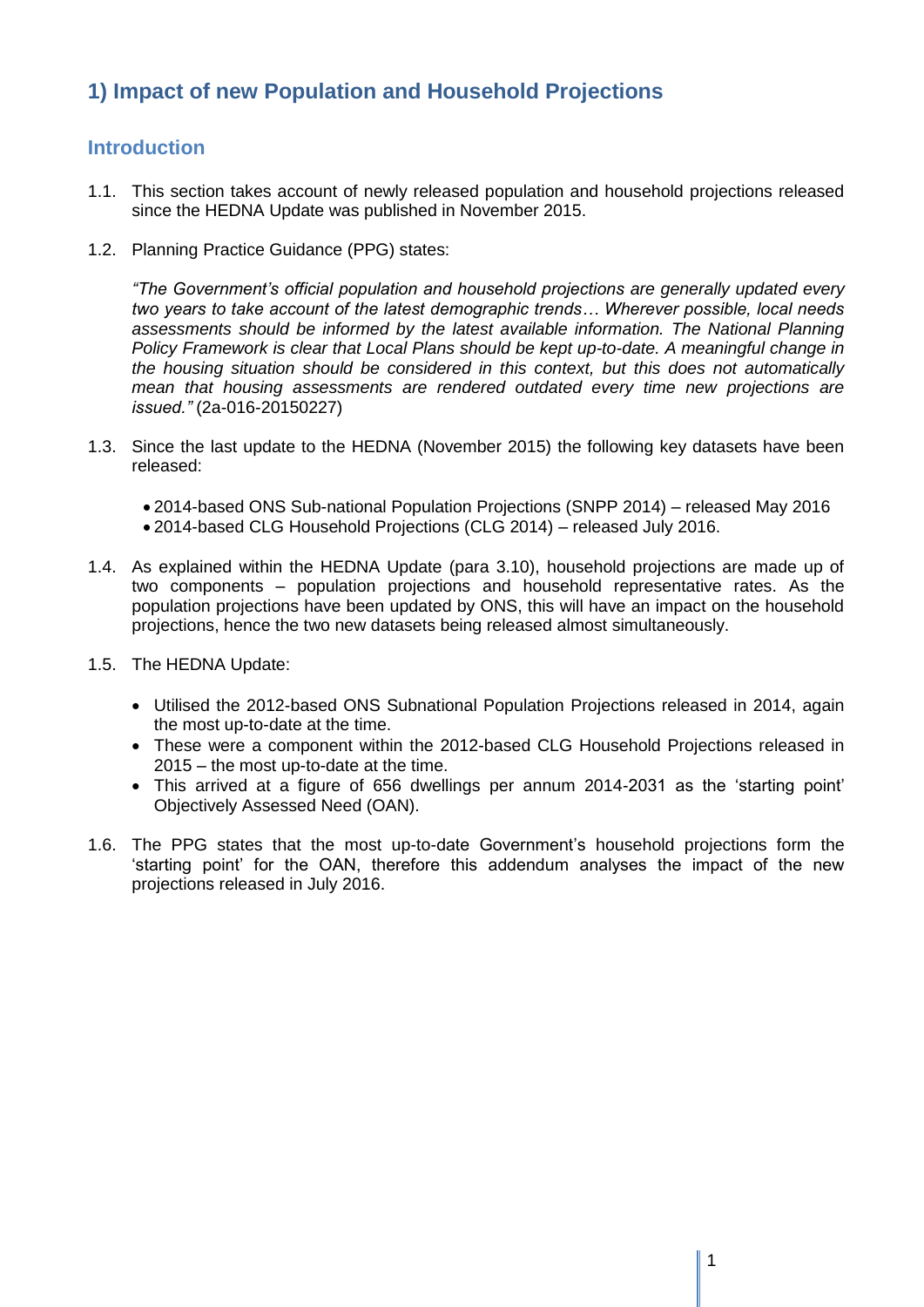## **Population Projections**

- 1.7. On  $25<sup>th</sup>$  May 2016, ONS released a new set of population projections the 2014-based Subnational Population Projections (SNPP). These superseded the 2012-based SNPP which the HEDNA Update (November 2015) was based upon. The new SNPP revise the base date of the projections to 2014, therefore account for new population estimate data (ONS Mid-Year Estimates) to ensure there is compatibility between population data.
- 1.8. In total, the newly released SNPP projects a higher population for the District Plan's plan period (2014-2031) than the previous figures.

| <b>MID SUSSEX</b> | 2014    | 2031    | 2014-2031 |
|-------------------|---------|---------|-----------|
| 2012-based SNPP   | 142.891 | 159.973 | 17.082    |
| 2014-based SNPP   | 144.377 | 165,480 | 21,103    |
| <b>DIFFERENCE</b> | 1.486   | 5.507   | 4.021     |

**Table 1 -** Subnational Population Projections

- 1.9. There were projected to be 1,486 more people living in Mid Sussex in 2014 than the previous figures set out. By the end of the plan period (2031) there are expected to be 5,507 more people in 2031 than the previous figures projected.
- 1.10. The HEDNA Update discussed the implications of the ONS Mid-Year` Estimate data (MYE). This dataset estimates the population for years in the past (at present, all years up to 2014), which can impact on future projections as they are adjusted to take these into account.
- 1.11. The HEDNA Update concluded that, whilst the MYE data suggested there were more people living in Mid Sussex than previous figures, with only one set of estimate figures it would be hard to determine a future trend, as it was unclear whether the increase would continue over the plan period or tail off in latter years. Due to this, it was decided that the new SNPP data would give the best prediction of future population as it would account for MYE data. With the new release, all updated figures (both estimates and projections) are now accounted for and up-to-date.
- 1.12. The overall population increase is not an even spread across age bands. Some age groups have increased/decreased at greater rates than others. Analysis in Table 1 shows that the biggest differences between 2012 and 2014-based data are those aged 0-14 and 30-59. The age group 25-29 sees a reduction in population in the new projections data compared to previous data.

|                |       | <b>SNPP 2012</b> | <b>SNPP 2014</b> |       | <b>DIFFERENCE</b> |       | % Increase |         |
|----------------|-------|------------------|------------------|-------|-------------------|-------|------------|---------|
| <b>AGE</b>     | 2014  | 2031             | 2014             | 2031  | 2014              | 2031  | 2014       | 2031    |
| Age $0-4$      | 8524  | 8155             | 8695             | 8757  | 171               | 603   | 2.00       | 7.39    |
| <b>Age 5-9</b> | 8786  | 9050             | 8970             | 9825  | 184               | 775   | 2.09       | 8.57    |
| Age 10-14      | 8514  | 9704             | 8561             | 10289 | 47                | 586   | 0.56       | 6.03    |
| Age 15-19      | 8329  | 9217             | 8554             | 9497  | 225               | 280   | 2.70       | 3.04    |
| Age 20-24      | 6043  | 6111             | 6172             | 6245  | 129               | 134   | 2.13       | 2.19    |
| Age 25-29      | 7489  | 7045             | 7304             | 7020  | $-185$            | $-26$ | $-2.47$    | $-0.36$ |
| Age 30-34      | 8356  | 8108             | 8409             | 8109  | 53                | 0     | 0.63       | 0.01    |
| Age 35-39      | 8927  | 9725             | 9153             | 10125 | 226               | 401   | 2.54       | 4.12    |
| Age 40-44      | 10627 | 10704            | 10819            | 11186 | 192               | 482   | 1.81       | 4.51    |
| Age 45-49      | 11241 | 10513            | 11341            | 11108 | 100               | 594   | 0.89       | 5.65    |
| Age 50-54      | 10483 | 10087            | 10601            | 10716 | 118               | 629   | 1.13       | 6.23    |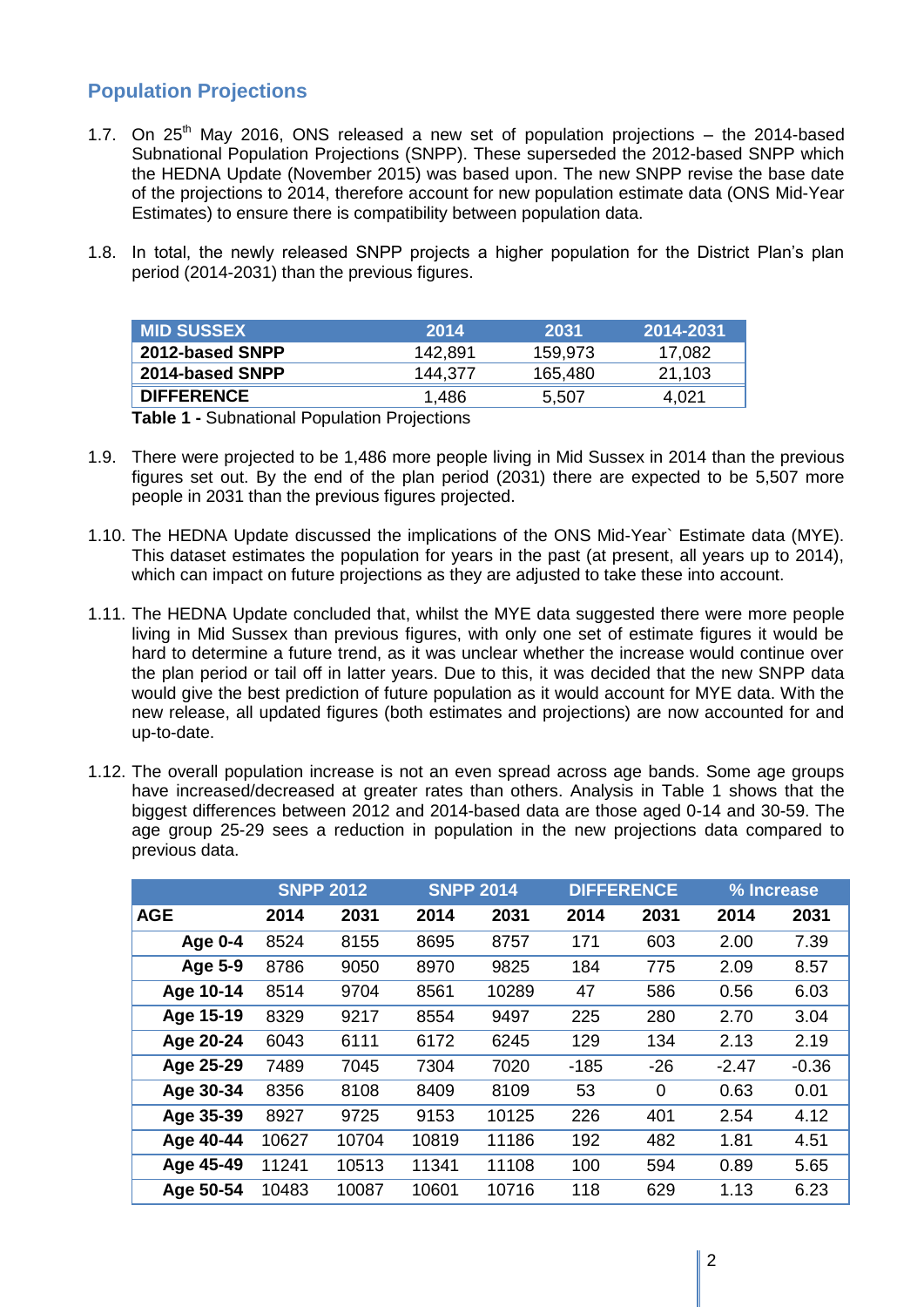| TOTAL       | 142,891 | 159,973 | 144,377 | 165,480 | 1,486 | 5,507 | 1.04    | 3.44    |
|-------------|---------|---------|---------|---------|-------|-------|---------|---------|
| 90 and over | 1605    | 3384    | 1677    | 3311    | 72    | $-73$ | 4.48    | $-2.17$ |
| Age 85-89   | 2685    | 4721    | 2697    | 4844    | 12    | 123   | 0.44    | 2.61    |
| Age 80-84   | 3965    | 6931    | 4055    | 7084    | 90    | 152   | 2.26    | 2.20    |
| Age 75-79   | 4939    | 7259    | 4984    | 7285    | 45    | 26    | 0.90    | 0.35    |
| Age 70-74   | 6271    | 8571    | 6270    | 8607    | -1    | 37    | $-0.02$ | 0.43    |
| Age 65-59   | 8850    | 10281   | 8816    | 10351   | -34   | 69    | $-0.38$ | 0.67    |
| Age 60-64   | 8263    | 10548   | 8277    | 10754   | 14    | 206   | 0.17    | 1.96    |
| Age 55-59   | 8993    | 9859    | 9022    | 10367   | 29    | 508   | 0.33    | 5.16    |

**Table 2 -** SNPP 2012/2014 - Age Profile Comparison



**Figure 1 -** Population Profile 2031 (SNPP 2012/2014)

- 1.13. In total over the plan period, there is expected to be a population increase of 21,103 people. This compares with 17,082 in the previous data. This represents a 23.5% increase in projected population compared to the projections the HEDNA Update was based on.
- 1.14. However, this does not mean the household projections will increase by the same ratio. As Table 2 shows, some of the biggest increases in population are younger age groups (such as those aged under 15) which are groups very unlikely to be forming new households or falling into housing need.
- 1.15. Population projections are based on trends in births and deaths (natural change) and migration (both internal between authority areas and international). A comparison has been made between the 2012 and 2014-based population projections to understand which components account for the changes.

| <b>Component</b>                | Difference (persons) between SNPP 2012 and SNPP 2014 |        |        |        |        |        |        |        |        |        |
|---------------------------------|------------------------------------------------------|--------|--------|--------|--------|--------|--------|--------|--------|--------|
|                                 | 2014                                                 | 2016   | 2018   | 2020   | 2022   | 2024   | 2026   | 2028   | 2030   | 2031   |
| Natural Change                  | $-100$                                               |        |        |        | 100    |        | 100    |        | 100    | $-100$ |
| Migration                       | 200                                                  | 300    | 200    | 200    | 200    | 200    | 200    | 200    | 200    | 200    |
| • Internal Migration (Net)      | 200                                                  | 100    | 200    | 200    | 200    | 200    | 100    |        |        | 200    |
| • International Migration (Net) | $-100$                                               | $-100$ | $-100$ | $-200$ | $-200$ | $-200$ | $-200$ | $-200$ | $-200$ | -100   |
| $\sim$<br>$\sim$                | $\sim$                                               |        |        |        |        |        |        |        |        |        |

**Table 3-** SNPP Components - Comparison 2012/2014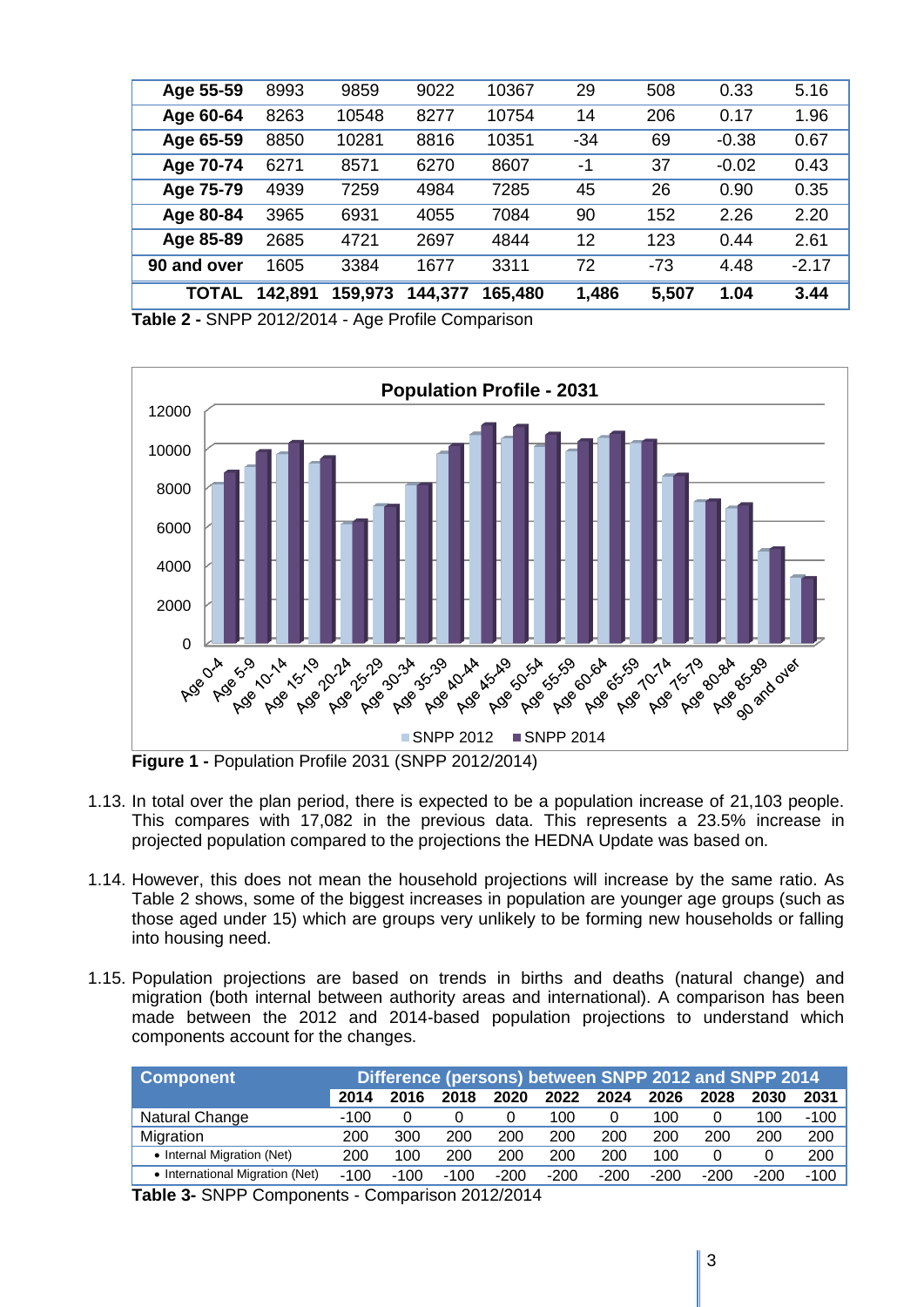- 1.16. The newer SNPP 2014 data sees natural change at almost the same levels as predicted by the 2012 data. Levels of migration in the more recent data are expected to be higher compared to previous estimates – this is particularly the case for internal migration (i.e. those moving to/from Mid Sussex to/from other local authority areas in England). Levels of International migration are predicted to be lower than previously expected.
- 1.17. The increase in projected internal migration may be as a result of housing need not being met in neighbouring authorities, as acknowledged during ongoing discussions with neighbours. As housing need is not being met elsewhere, people may look to move to Mid Sussex where there has been a healthy level of housing supply (and as noted in the HEDNA para 3.27, there is a correlation between house building and migration).
- 1.18. In order to determine the impact the increase population will have on future household growth, household reference rates are used. These rates are the probability that someone of a certain age/gender/status (single/married/etc) would be head of household. The CLG Household Projections multiply the population projections by the household reference rates in order to determine the number of households projected for the District over the plan period.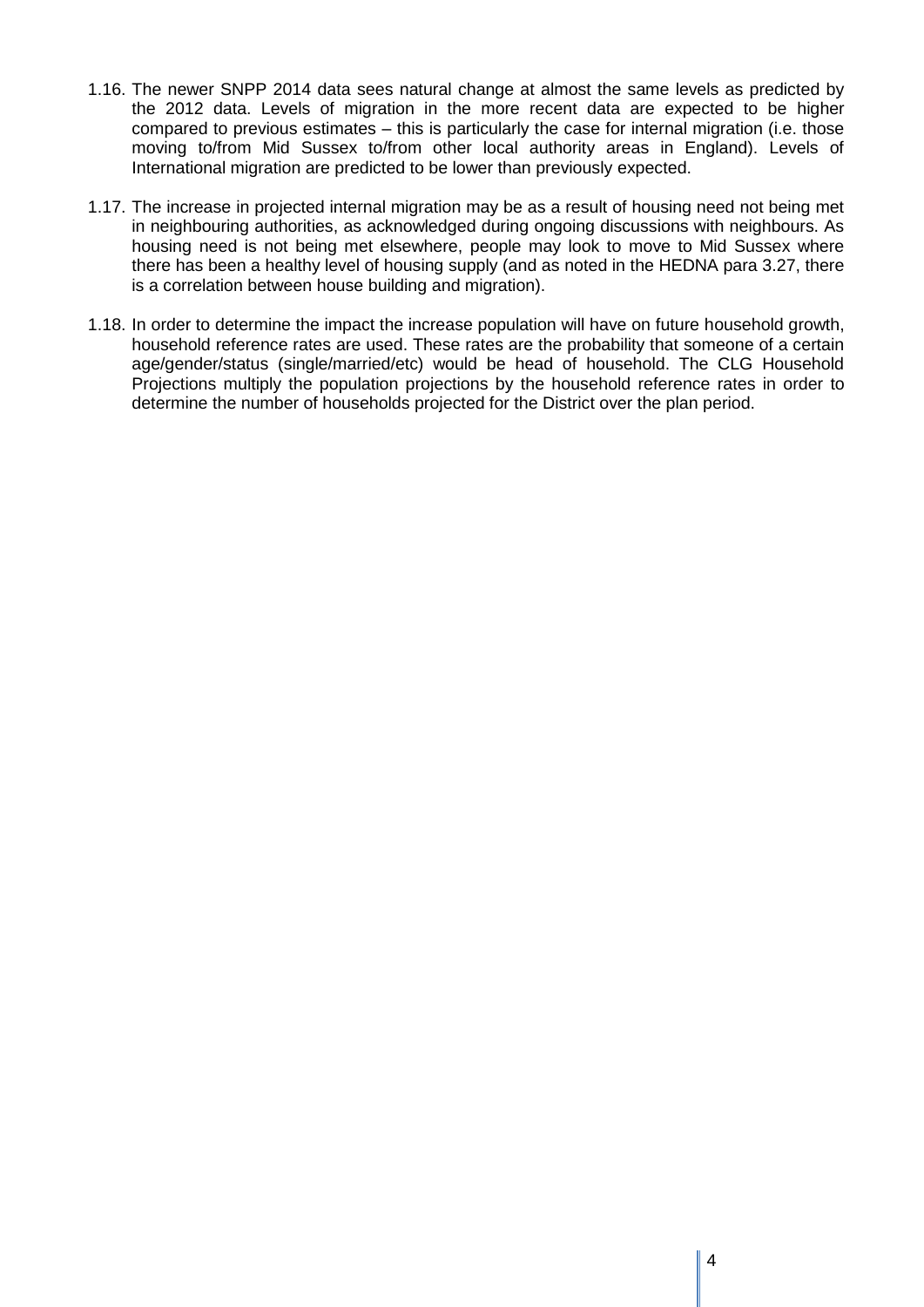## **Household Projections**

- 1.19. On  $12<sup>th</sup>$  July 2016, CLG released a new set of household projections the 2014-based Household Projections (CLG 2014). These superseded the 2012-based household projections which the HEDNA Update was based upon.
- 1.20. Household projections are based on two key components:
	- Population split by age group, gender and status (married/single/etc).
	- Headship Rates ('Household Representative Rates') the probability that someone in a particular age group, gender and status is a head of household.
- 1.21. The new population projections, the 2014-based Subnational Population Projections, form the population component of the CLG 2014 household projections. The headship data is the CLG's own calculation.
- 1.22. The CLG Household Projections multiply the projected population by the corresponding headship rate in order to calculate the number of households for that age group/type. The HEDNA Update explains this method in more detail in paragraphs 3.13-3.19.
- 1.23. As set out in Planning Practice Guidance (PPG), the CLG Household Projection data forms the 'starting point' for the Council's Objectively Assessed Need (OAN). As new population data has been released, and shows an increase compared to previous figures, this will very impact on the household projections and likely change the OAN for the District, compared to the results published in the HEDNA Update.
- 1.24. The newly published data shows:

| <b>MID SUSSEX</b>      | 2014   | 2031   | 2014-2031 | <b>Per Annum</b> |
|------------------------|--------|--------|-----------|------------------|
| <b>CLG 2012</b>        | 59,364 | 70,508 | 11.144    | 656              |
| (HEDNA Update, 2015)   |        |        |           |                  |
| <b>CLG 2014</b>        | 59.737 | 71.876 | 12,139    | 714              |
| (HEDNA Addendum, 2016) |        |        |           |                  |
| <b>DIFFERENCE</b>      | 373    | 1,368  | 995       | 58               |
|                        |        |        |           |                  |

**Table 4 -** CLG Household Projections

- 1.25. The 'starting point' OAN within the HEDNA Update was 656dpa, however the new data shows that this has increased to 714dpa – an increase of 58 dwellings per year.
- 1.26. Due to the way the projections are calculated, the reason for this increase will be either:
	- Due to population increase.
	- Due to headship rates increasing (i.e. greater probability of someone being a 'head of household' and therefore more households are required).
	- A mix of both.
- 1.27. As explained in para 1.9, the population projection has increased by 5,507 compared to the previous figures.
- 1.28. A comparison has been made between the household reference rates published within the 2012 and 2014-based data. This showed that, for almost every age/gender/status group, there was no change in household reference rate between the 2012 and 2014-based data (the largest increase was around 0.03 and therefore negligible). The probability of being a head of household is therefore almost constant between the two datasets.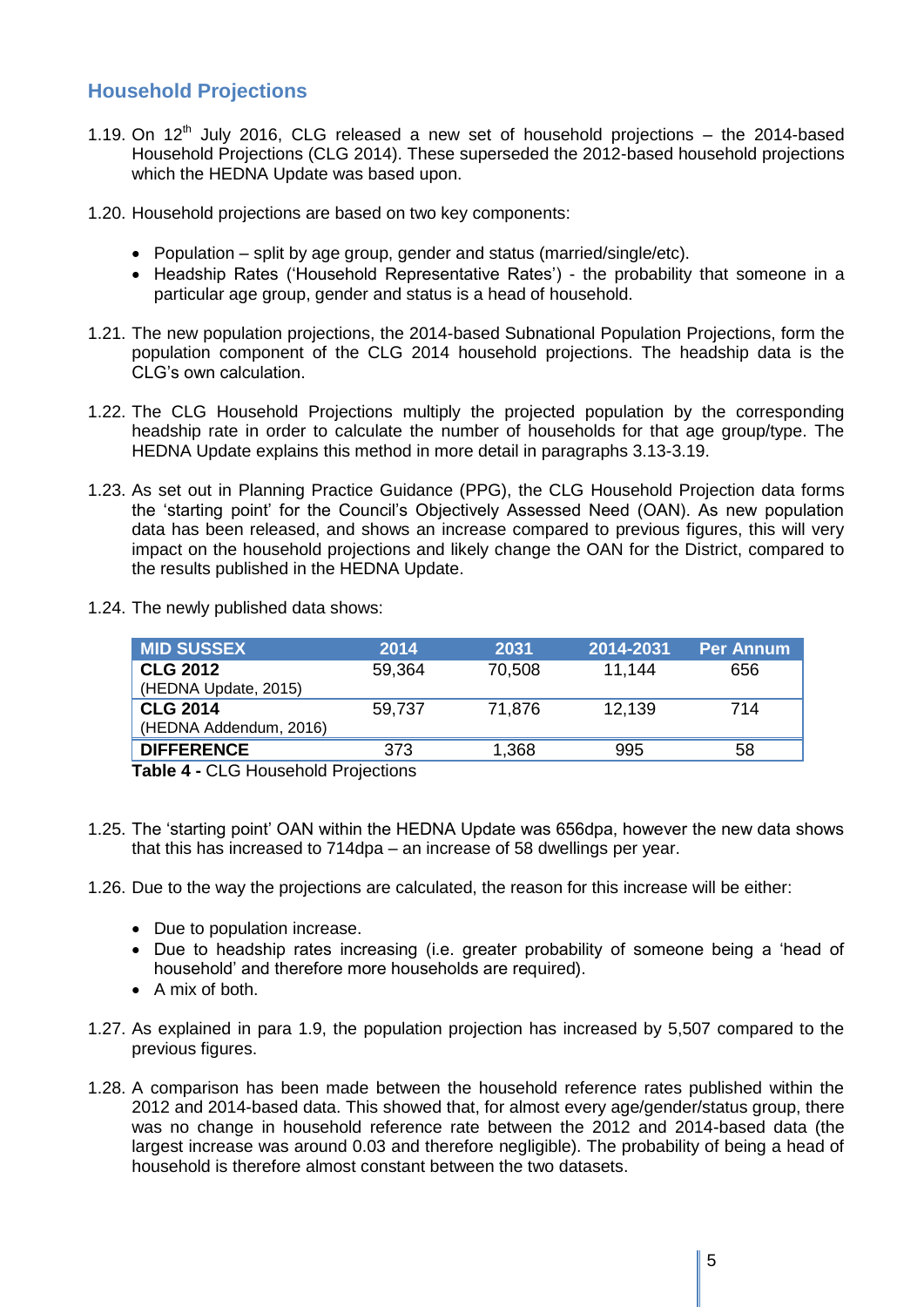1.29. The increase to the household projections, and therefore the starting point OAN, is therefore almost entirely due to the increased population projection as set out in the new SNPP 2014 based data as opposed to any changes in headship rates.

#### **Following the release of new data, the 'Starting Point' OAN has been revised to 714dpa.**

#### **Sensitivity Testing, Adjustments, Market Signals**

- 1.30. As the starting point OAN has increased, this will inevitably increase the overall Objectively Assessed Need.
- 1.31. The HEDNA Update undertook sensitivity testing and adjustments to the starting point OAN, in line with Planning Practice Guidance (PPG).
- 1.32. In terms of sensitivity testing, following the guidance in the PPG, the HEDNA Update concluded that no adjustments were needed to the CLG projections. As new household projections have been released, it is sensible to review this position – however, as explained in para 1.24 - 1.26, the changes to the CLG data is population driven only rather than any adjustments to headship rates, therefore the position on sensitivity testing remains unchanged.
- 1.33. The HEDNA Update did make an adjustment for Vacancy Rates. These are homes that are included within the CLG projections but wouldn't contribute to meeting housing need as they are vacant. An uplift was therefore made to the OAN to reflect this.
- 1.34. The HEDNA Update referred to Census data in order to determine the appropriate level of uplift.

|                                                           | 1991   | 2001   | 2011   |
|-----------------------------------------------------------|--------|--------|--------|
| <b>All Household Spaces</b><br>(households)               | 48,855 | 53,437 | 58,760 |
| <b>Unoccupied Household Spaces</b><br>(vacant households) | 1.840  | 1.468  | 1,351  |
| <b>Vacancy Rate</b>                                       | 3.8%   | 2.7%   | 2.3%   |

**Table 5 –** Census Vacancy Rates

1.35. A vacancy rate of 2.3% was applied to the starting point OAN as a 'worst case scenario' (as vacancy rates were shown to be declining). Since the HEDNA Update was published, further data has been sourced on vacancy rates, based on information published by CLG. This estimates vacancies based on Council Tax data on vacant properties, and gives an annual (estimated) total. It therefore gives a more up-to-date picture compared to Census figures.

|                                                       | 2011   | 2012   | 2013   | 2014   | 2015   |
|-------------------------------------------------------|--------|--------|--------|--------|--------|
| Households (CLG 2014)                                 | 58,152 | 58,907 | 59,738 | 60,419 | 61,122 |
| <b>Vacant Dwellings</b><br><b>CLG Live Table 615)</b> | 1.200  | 1.400  | 1,301  | 1.123  | 1,088  |
| <b>Vacancy Rate</b>                                   | 2.06%  | 2.37%  | 2.17%  | 1.85%  | 1.78%  |
| $Table 6 \nCl (N) (20000 \nCl)$                       |        |        |        |        |        |

**Table 6 -** CLG Vacancy Rates

1.36. This data shows vacancy rates have declined further since the 2011 Census was published. Over the past 5 years, the average vacancy rate has been 2.05%, however this is largely in line with the previous figure and is only an estimate compared to the 'actual' figure given by the Census. It is therefore not intended to amend the vacancy rate adjustment – the figure of 2.3% is still largely comparable to newly released data, and in reality any small change to this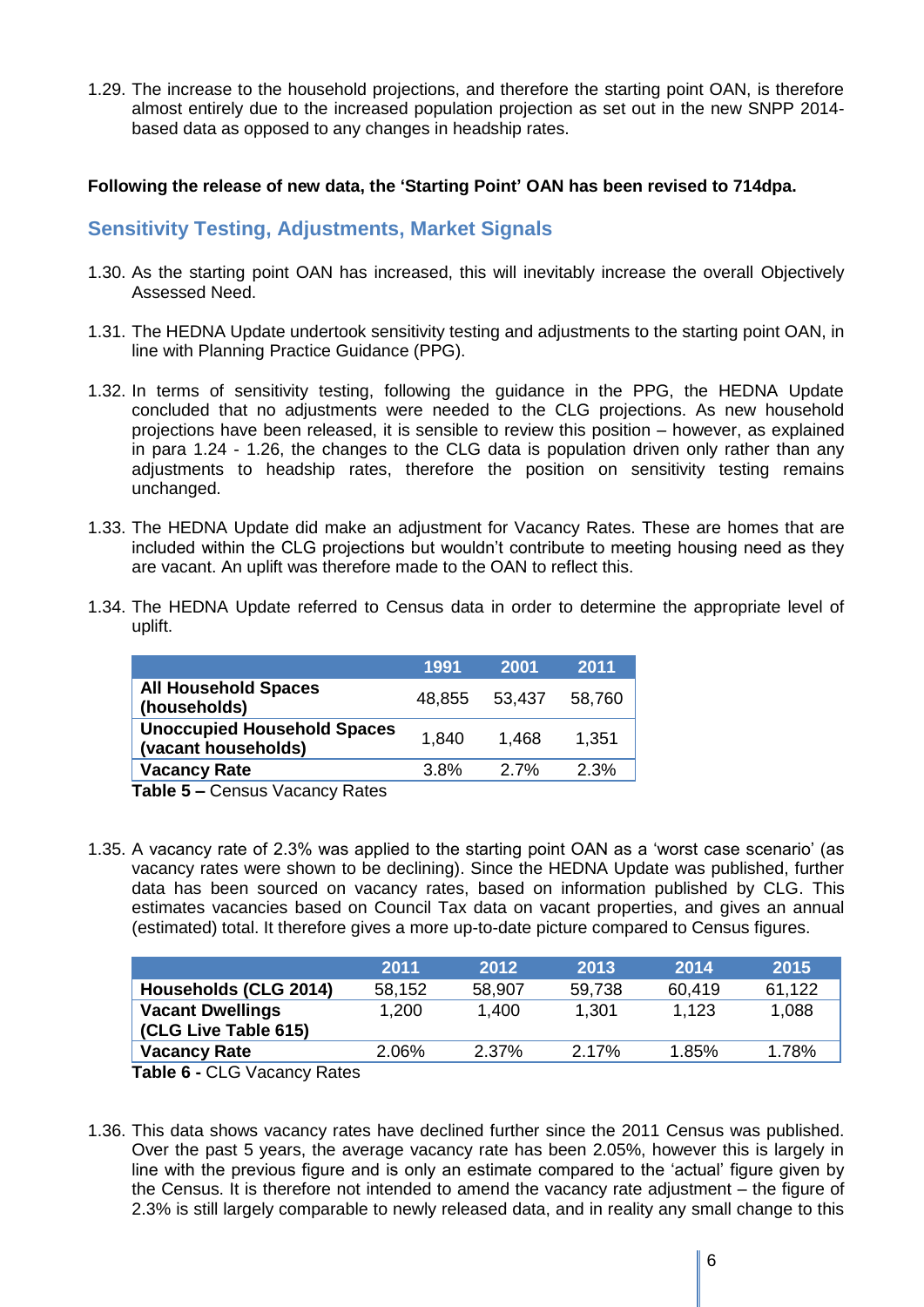figure would not increase/decrease the OAN significantly. Importantly, there are no significant changes that would need to be taken into account, and the 2.3% figure still represents a 'worst case' scenario.

1.37. Therefore, the HEDNA Update uplift of 2.3% is still relevant and should be added to the starting point OAN:

#### **Starting Point OAN of 714dpa + 2.3% vacancy rate uplift (16dpa) = 730dpa.**

- 1.38. The HEDNA and HEDNA Update analysed the various Market Signals set out in the PPG. The HEDNA Update concluded that, whilst any worsening trend was not unique to Mid Sussex and was more reflective of regional/national issues, an uplift should be made.
- 1.39. The HEDNA Update analysed the groups within the population that would most likely to have been affected by affordability problems as a result of the recession and consequent difficulties entering the housing market. Based on Census 2001/2011 results, the age group up to 34 had seen the biggest decline in housing ownership, with a significant shift towards rented accommodation. It was concluded that the age group 20-34 would most benefit from any uplift to housing provision.
- 1.40. Comparison of household reference rates between the older 2008 and 2012-based projections showed that, if the higher pre-2008 CLG rates had been applied to the current population (as these rates were pre-recession, and therefore when the market was stronger and house buying was more affordable), this would have led to a need of 24 more households being required per year compared to more recent figures.
- 1.41. Therefore, it was concluded that an uplift to the OAN of 24dpa should be applied. This would therefore ensure that recessionary impacts inherent within the projections were accounted for, for the age group that would be most affected.
- 1.42. In light of the new population and household projections being released, analysis has been undertaken to ensure this figure is still relevant.
- 1.43. As discussed in paragraph 1.12, there has been very little change in population for the 20-34 age group between old and new population projection data (Table 1 shows an increase in the 20-24 age group but a similar decrease in the 25-34 age group). As shown in paras 1.25, there has been no change between the 2012 and 2014-based household reference rates. Using the same methodology as set out in the HEDNA Update, there has been no change to the 24dpa figure.
- 1.44. Therefore, the Market Signals uplift of 24dpa remains a relevant figure on the basis of the newly released data, so this remains unchanged.

#### **Starting Point OAN of 714dpa + 2.3% vacancy rate uplift (16dpa) + market signals uplift (24dpa) = 754dpa.**

#### **OAN – Conclusion**

- 1.45. On the basis of newly released population and household projection data, the OAN for Mid Sussex has increased from the previously published figure of 695dpa in the HEDNA Update.
- 1.46. The OAN for Mid Sussex has now been established as **754dpa**, an increase of 59dpa. As shown by analysis in previous sections, this is largely due to newly released population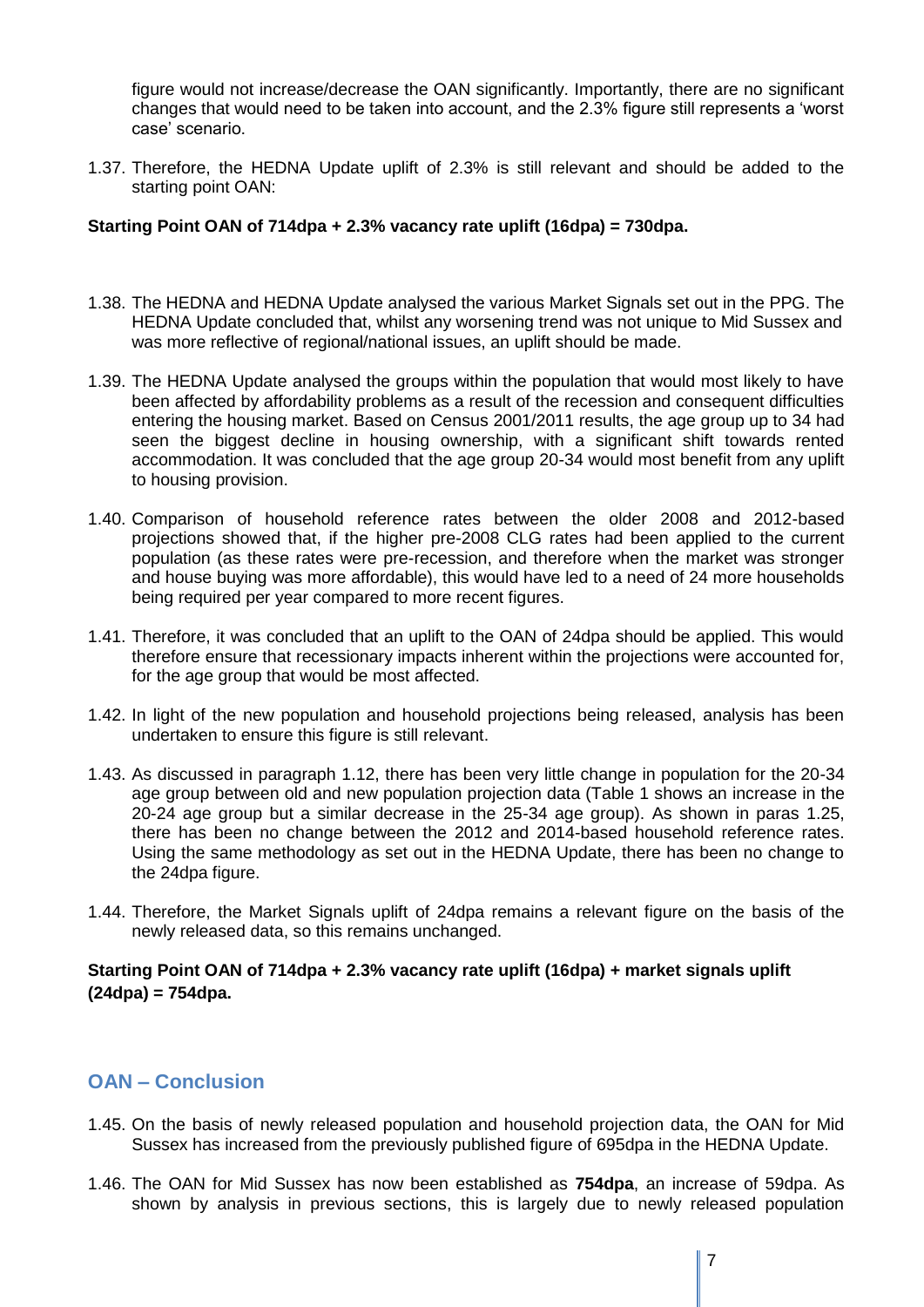projections showing a higher level of population growth than previously estimated. The rates at which the population are likely to form households remain unchanged.

#### **The OAN for Mid Sussex is established as 754dpa.**

#### **Impact on Affordable Housing Need**

1.47. The HEDNA Update sets out the affordable housing need based on the CLG 2012 projection, for both reasonable preference groups and the total waiting list. Assuming that all other inputs into the Affordable Housing Need Model remain unchanged, the results based on the new CLG 2014 projection are:

| <b>Plan Provision</b>                     | <b>Net Annual Housing Need</b><br>Reasonable |                           |
|-------------------------------------------|----------------------------------------------|---------------------------|
|                                           | <b>Preference Groups</b>                     | <b>Total Waiting list</b> |
| 656dpa<br>(CLG 2012 'starting point' OAN) | 127                                          | 230                       |
| 714dpa<br>(CLG 2014 'starting point' OAN) | 153                                          | 256                       |
| 695dpa<br>(HEDNA Update 2015 OAN)         | 144                                          | 247                       |
| 754dpa<br>(Addendum 2016 OAN)             | 170                                          | 272                       |

**Table 7 -** Affordable Housing Need

- 1.48. The HEDNA Update outlined the estimated provision of affordable houses based on the overall plan provision. This was based on a draft District Plan policy which sought 30% affordable housing on all developments (either on site or via a commuted sum).
- 1.49. Since the HEDNA Update, the District Plan affordable housing policy has been revised as a result of the Government's emerging starter homes initiative and to account for a Court of Appeal ruling in favour of reintroducing national affordable housing thresholds. A separate study undertaking an analysis of the potential scale and characteristics of delivering starter homes in Mid Sussex was carried out by Chilmark Consulting Ltd. As a result of this work the District Plan now proposes a policy seeking 40% affordable housing (comprising 20% starter homes and 20% 'traditional' affordable housing) – with differing requirements dependant on site yields, floor space and location (areas within the High Weald AONB are subject to different thresholds).
- 1.50. Factoring this in has the following impact on affordable housing need:

| <b>Plan Provision</b> |                                           | <b>Net Annual Housing Need</b><br><b>HEDNA Update 2015</b> | <b>Net Annual Housing Need</b><br><b>HEDNA Addendum 2016</b> |                           |
|-----------------------|-------------------------------------------|------------------------------------------------------------|--------------------------------------------------------------|---------------------------|
|                       | Reasonable<br>Preference<br><b>Groups</b> | <b>Total Waiting list</b>                                  | Reasonable<br>Preference<br><b>Groups</b>                    | <b>Total Waiting list</b> |
| 754dpa (OAN)          | 170                                       | 274                                                        | 119                                                          | 230                       |
| 800dpa                | 191                                       | 294                                                        | 140                                                          | 250                       |
| 850dpa                | 213                                       | 316                                                        | 162                                                          | 272                       |
| 900dpa                | 235                                       | 338                                                        | 184                                                          | 294                       |
| $1000$ dpa            | 279                                       | 382                                                        | 228                                                          | 338                       |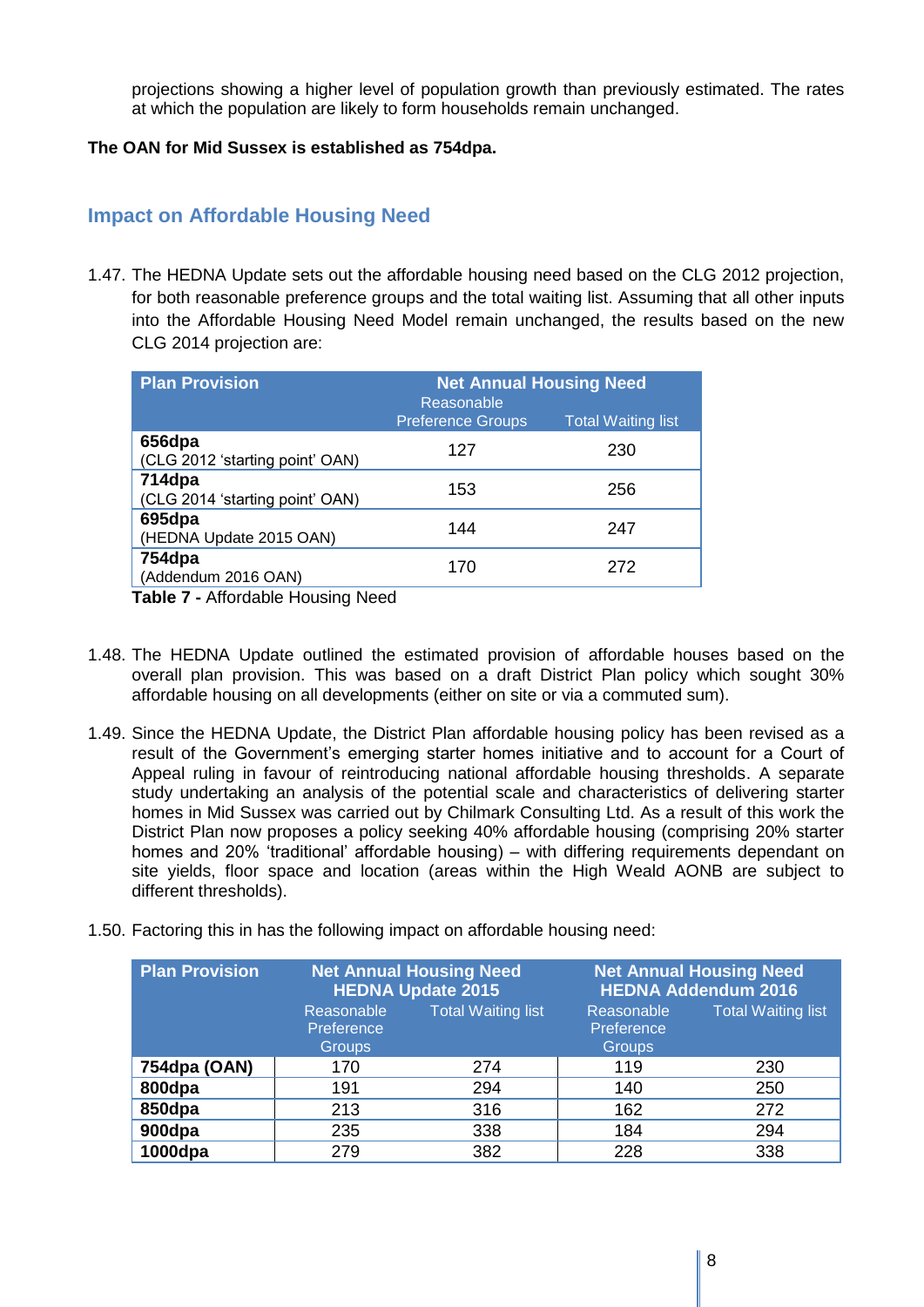#### 1.51. Based on the new policy of 40%:

| <b>Plan</b><br><b>Provision</b> | <b>Total</b><br><b>Affordable</b><br><b>Housing</b> | <b>Total non-</b><br><b>Starter</b><br><b>Home</b> | <b>Net Annual Housing</b><br><b>Need</b><br><b>HEDNA Addendum</b><br>2016 |                              | <b>Over/Under Supply</b><br>of Affordable Rent<br>and Intermediate<br><b>Housing</b> |                          |
|---------------------------------|-----------------------------------------------------|----------------------------------------------------|---------------------------------------------------------------------------|------------------------------|--------------------------------------------------------------------------------------|--------------------------|
|                                 | <b>Supply</b>                                       | <b>Supply</b>                                      |                                                                           | Total<br><b>Waiting list</b> | Reasonable<br>Preference<br>Groups                                                   | Total<br>Waiting<br>list |
| 754dpa<br>(OAN)                 | 302                                                 | 151                                                | 119                                                                       | 230                          | 32                                                                                   | $-79$                    |
| 800dpa                          | 320                                                 | 160                                                | 140                                                                       | 250                          | 20                                                                                   | -90                      |
| 850dpa                          | 340                                                 | 170                                                | 162                                                                       | 272                          | 8                                                                                    | $-102$                   |
| 900dpa                          | 360                                                 | 180                                                | 184                                                                       | 294                          | -4                                                                                   | $-114$                   |
| 1000dpa                         | 400                                                 | 200                                                | 228                                                                       | 338                          | -28                                                                                  | $-138$                   |

**Table 8 -** Affordable Housing Need and Supply (40%)

- 1.52. At 40% provision, the overall total supply of affordable housing has increased but the supply of traditional affordable housing has decreased from 30% to 20% provision. Whilst there is a supply of starter homes these are not affordable to all those in reasonable preference need or those on the waiting list.
- 1.53. Should the District Plan provide for 800dpa, taking these changes into account would mean the needs of those in reasonable preference groups would be met (+20), but there could be an under-supply (-90) for meeting the needs of the full waiting list. There would also be an under supply against the need for all of those on the waiting list should the plan provision be greater than 900dpa. The needs of the waiting list could be achieved by increasing the percentage of affordable housing required per site however this would be subject to viability constraints. This is a similar position to the one discussed in the HEDNA Update (para 6.10, bullet 3).

## **Job Growth – Balancing Jobs and Houses**

- 1.54. The HEDNA uses POPGROUP demographic modelling to run forecasts of job growth that would occur as a result of increased population within the District. This uses the background population projections to convert population to workforce, and then workforce to jobs. Relevant inputs to the model include economic activity rates by age and commuting ratios. More information is provided within the HEDNA and HEDNA Update.
- 1.55. It should be noted that this isn't a policy target or an economic growth forecast it can crudely be deemed the 'objectively assessed need' for jobs given the likely population expected to reside in the District. The modelling only indicates the number of residents within Mid Sussex that would potentially require a job within the District given predictions in economic activity and commuting. Policy decisions will need to be made to ensure that sufficient employment land is available or allocated in order to satisfy the increasing need for jobs within the District over the plan period.
- 1.56. As new population projections have been released, this will have an impact on the job growth figures – as it would alter the demographic make-up of the District in terms of age profile.
- 1.57. Since the HEDNA Update, further work has been undertaken to predict changes to economic activity throughout the plan period (the HEDNA Update assumed that economic activity rates would remain at 2015 levels throughout the plan period as there was no alternative data source at that time). New data has been since released for use within POPGROUP based on published economic forecasting on a national level, to inform assumptions about economic activity rate over the plan period at a local level.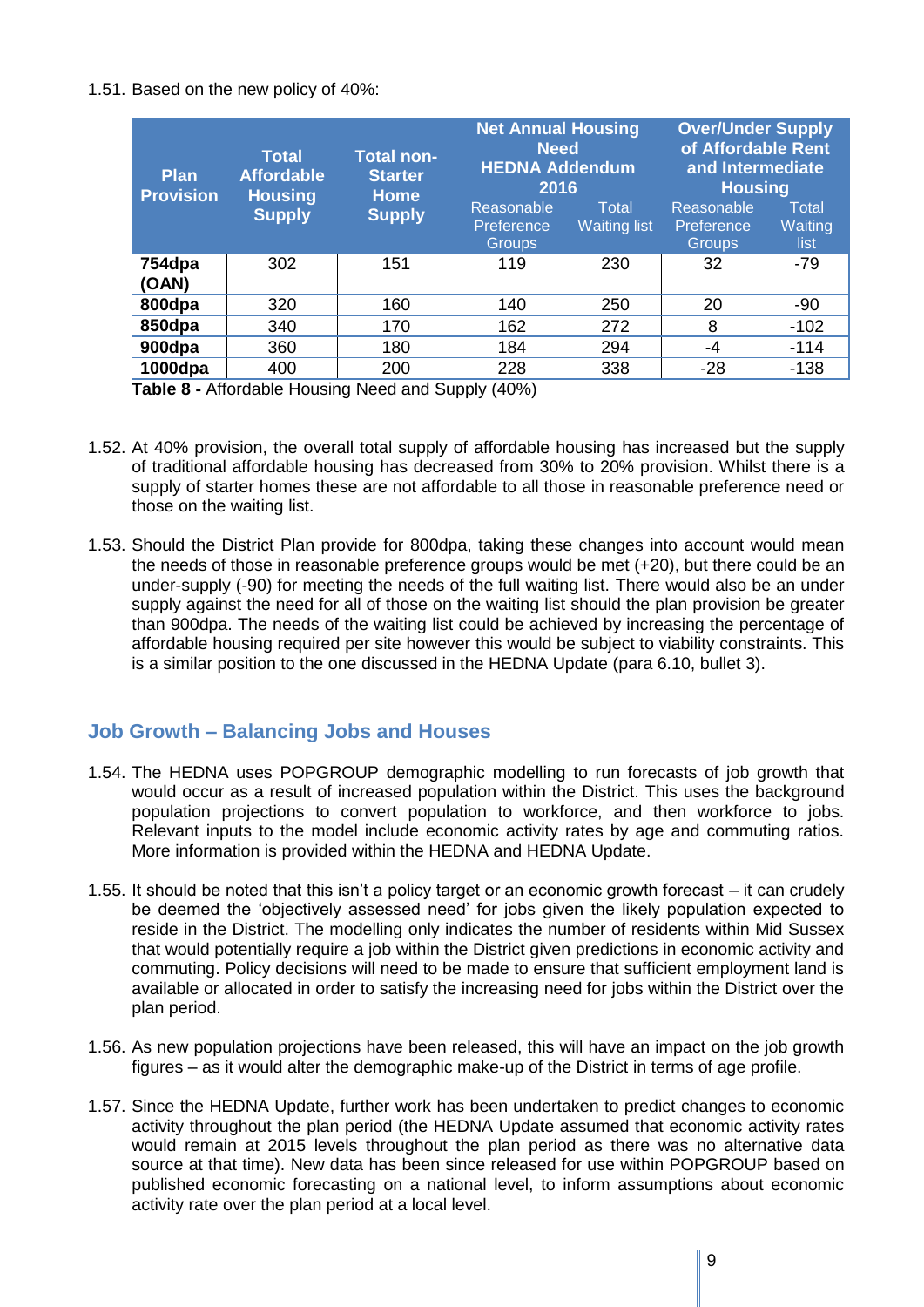- 1.58. The most relevant POPGROUP modelling dataset for this purpose has been the Office of Budget Responsibility forecasts published in November 2015. This was used for the long-term trend in the "OBR Fiscal Sustainability Report 2015" and sets out a trend in economic activity rates. As economic forecasting is notoriously difficult to predict with accuracy, the figure will always be an estimate into job growth over the plan period but is made on robust assumptions.
- 1.59. The job projections based on the new population and household projections, and using new data regarding economic activity, have been revised to:

| <b>Plan Provision</b>                        | <b>Mid Sussex</b><br><b>Additional Jobs</b><br><b>Per Annum</b> |
|----------------------------------------------|-----------------------------------------------------------------|
| 714dpa<br>(starting point OAN)               | 290                                                             |
| 754dpa<br>(Addendum 2016 OAN)                | 323                                                             |
| 800dpa<br>(proposed District Plan provision) | 370                                                             |
| Table 9 - Job Growth                         |                                                                 |

1.60. The caveats and analysis of future trends in job growth projections outlined within the HEDNA Update (November 2015) remain unchanged. A District Plan with housing provision of 800dpa (as per the most recent draft) would lead to job growth (based on population structure) of 370 jobs per annum.

## **HEDNA Addendum- Conclusion**

- 1.61. This section to the HEDNA addendum brings the HEDNA up-to-date by taking account of newly released population and household projections, in accordance with the PPG. The results supersede those within the HEDNA Update and should be taken into account within the District Plan. Whilst the results have been updated to account for increasing population projections, the analysis within the HEDNA and HEDNA Update on areas such as the housing market area and market signals remain relevant as no new data has been released to alter these conclusions.
- 1.62. Taking these into account raises the 'starting point' OAN to **714dpa**. The same assumptions can be made regarding vacancies and market signals as the HEDNA Update as the data on these two factors remains consistent with new findings. Therefore, an uplift is made for vacancies (16dpa) and market signals (24dpa). This raises the overall OAN to **754dpa**.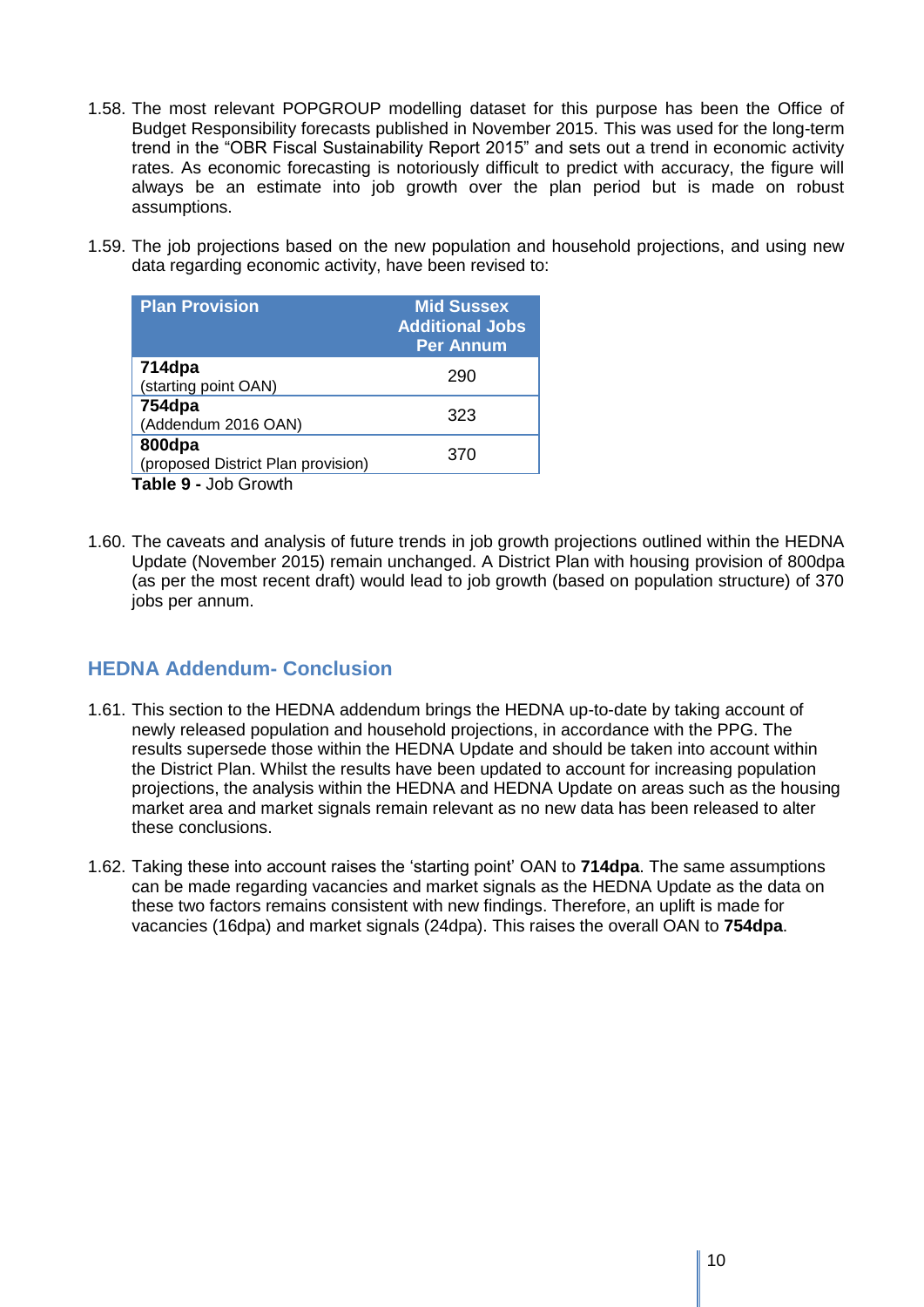## **2) Housing for Older People – Provision of Specialist Accommodation or Care**

## **Introduction**

- 2.1 This section is an addendum to the Mid Sussex Housing and Economic Needs Assessment (HEDNA) published February 2015 and updated November 2015 on the matter of housing for older people, provision of specialist accommodation or care. It should be read in conjunction with these documents.
- 2.2 This section sets out:
	- Types of housing and specialist accommodation and care available for older people and which Use Class these are considered to fall within;
	- Potential demand for all types of older person specialist accommodation or care within Mid Sussex over the plan period to 2031;
	- Suggested policy response to best meet the demand for older person specialist accommodation or care within Mid Sussex over the plan period to 2031;
	- That the requirements for residential institution accommodation falling within Use Class C2 is not counted within the Mid Sussex OAN calculation and the subsequent calculation of the local plan housing requirement; and that completions of such accommodation are not counted against the local plan housing requirement.

## **Background**

- 2.3 An ageing population is a national issue which poses a significant housing challenge and will influence future housing needs and requirements in Mid Sussex. National Planning Practice Guidance (NPPG) sets out that once an overall housing figure has been identified, plan makers should explore the need for certain types of housing and the needs of different groups, one such group being older people; and should consider the size, location and quality of dwellings needed in the future for older people in order to allow them to live independently and safely in their own home for as long as possible, or to move to more suitable accommodation, if they so wish<sup>1</sup>.
- 2.4 In terms of supporting independent living, NPPG underlines that the provision of suitable accommodation can help to reduce the costs to health and social services and can free up houses that are under occupied. Many older people may not want or need specialist accommodation or care and may wish to stay or move to general housing that is already suitable, such as bungalows, or homes which can be adapted to meet a change in their needs. Local authorities should therefore identify particular types of general housing as part of their assessment<sup>2</sup>. Analysis of the need for general housing by older persons is detailed in the HEDNA (February 2015).
- 2.5 In terms of specialist accommodation or care, NPPG sets out that the future need for specialist accommodation for older people should be broken down by tenure and type such as sheltered, enhanced sheltered, extra care and registered care housing; and should set out the level of need for residential institutions (Use Class  $C2<sup>3</sup>$ ).

-

<sup>1</sup> NPPG – Housing and economic development needs assessments – Methodology: assessing housing need - 2a-021-20160204

 $^2$  NPPG – 2a-021-20160204

The Town and Country Planning (Use Classes) Order 1987 (as amended)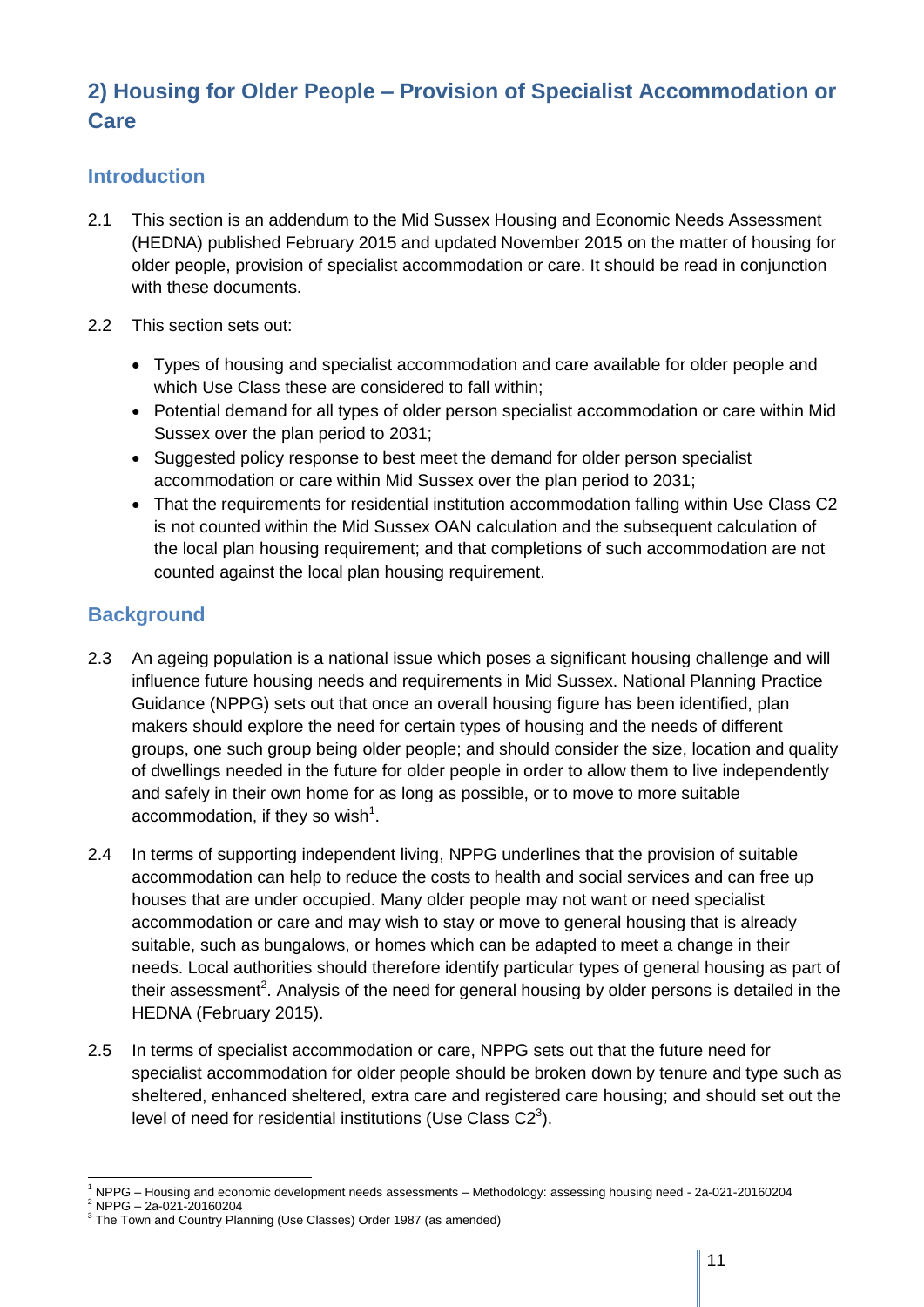2.6 NPPG sets out that in preparing local plans, local planning authorities should ensure that policies recognise the diverse types of housing needed in their area and, where appropriate, identify specific sites for all types of housing to meet their anticipated housing requirement. This could include sites for older people's housing including accessible mainstream housing such as bungalows and step-free apartments, sheltered or extra care housing, retirement housing and residential care homes. Where local planning authorities do not consider it appropriate to allocate such sites, they should ensure that there are sufficiently robust criteria in place to set out when such homes will be permitted. This might be supplemented by setting appropriate targets for the number of these homes to be built<sup>4</sup>.

#### **Definition of housing and specialist accommodation and care available for older people**

- 2.7 The types of housing and specialist accommodation and care available for older people are defined as:
	- **Sheltered housing** (also known as retirement housing):

Schemes of flats or bungalows in a block or a small estate. Provide independent, selfcontained homes with their own front door. All residents are usually over the age of 55.

Schemes can be to rent in the social and private sector or to buy. Range in size from studio flats to one or two bedrooms.

Properties are designed to meet the needs of older people with features such as raised electric sockets, lowered worktops and walk-in showers. Usually linked to an emergency alarm service (sometimes called 'community alarm service') to call help if needed.

Schemes may have their own 'manager' or 'warden', either living on-site or nearby, who manage the scheme and help arrange services for residents. Some schemes retain a manager or a concierge whist others may provide "floating support" when required. Sheltered schemes usually have some shared or communal facilities such as a lounge, a laundry, a guest flat or a garden.

Such schemes usually fall within Use Class C3.

#### **Enhanced sheltered / Extra care housing:**

An enhanced form of sheltered housing for older people who are frailer and less able and require more care and support. Schemes may be available to rent or buy. Provide independent, self-contained homes with their own front door.

Most properties will suit less mobile people with for instance accessible bathrooms to meet the needs of people with mobility problems who may also need personal care.

Schemes generally have both an on-site manager as well as their own care staff on site, often 24 hours a day. Schemes will have on-site catering and will usually provide one or more meals each day.

Extra care schemes are schemes designed for frailer residents with care available on site 24/7.

Such schemes usually fall within Use Class C3 and are only likely to fall within Use Class C2 where care is provided as a condition of residency and at a high level of provision normally associated with residential care homes.

<sup>-</sup><sup>4</sup> NPPG – Local Plans – Key issues - 12-006-20150320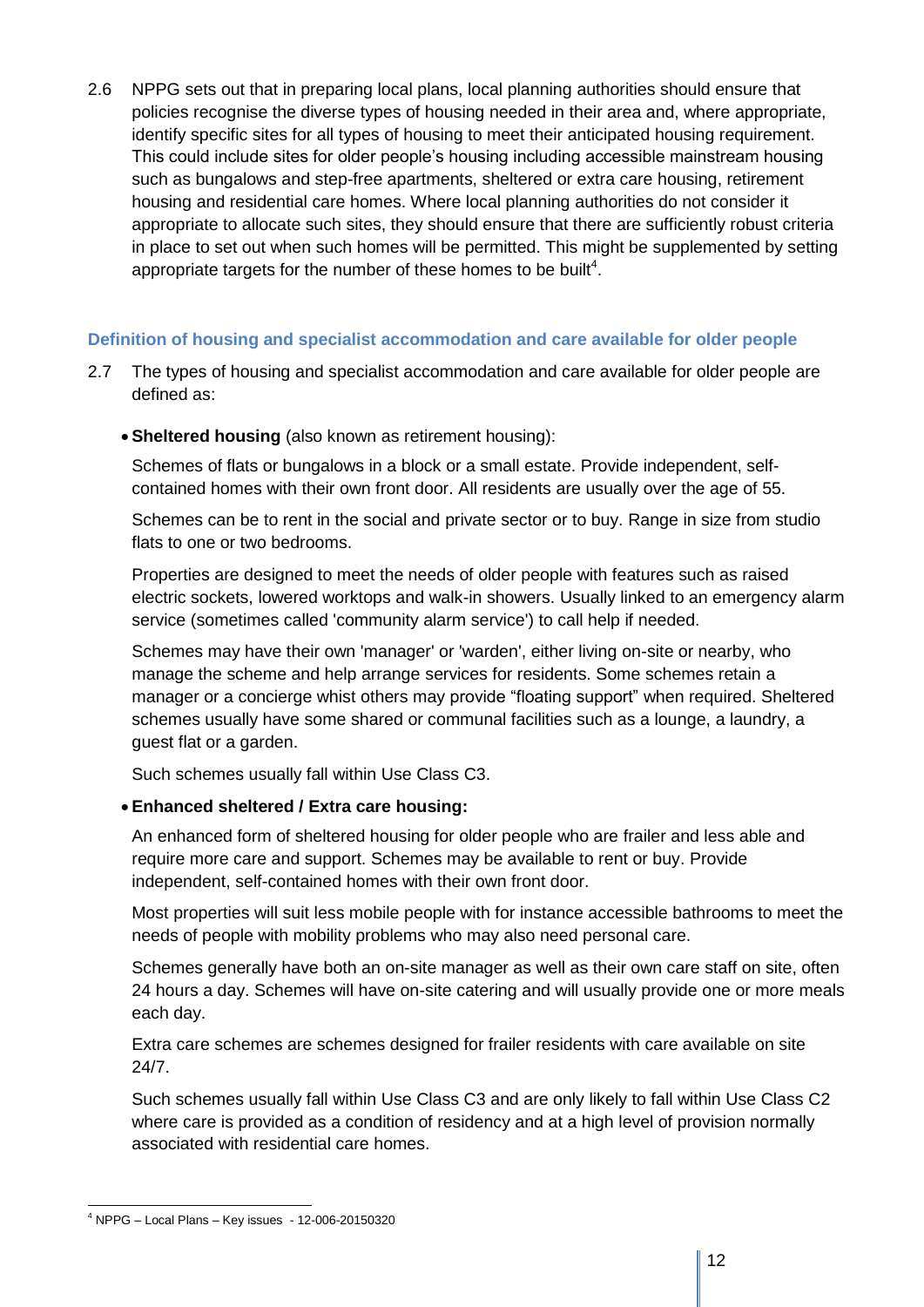#### **Registered care:**

Residential care: A care home registered with the Care Quality Commission to provide residential (personal) care only. All beds are allocated to residential care.

Nursing care: A care homes registered with the Care Quality Commission to provide nursing care. All beds are allocated to nursing care, although in practice not all residents might be in need of or receiving nursing care.

Such schemes are likely to fall within Use Class C2.

2.8 In determining the Use Class of a scheme for the purposes of planning applications, the Council will take all the characteristics of a scheme into account and will not consider any one factor as a determining criterion.

## **Older person's housing needs in Mid Sussex**

#### **Background**

- 2.9 The Mid Sussex Housing and Economic Development Needs Assessment (HEDNA) (February 2015) sets out the predicted age profile of Mid Sussex in 2031. The total population is expected to grow by around 12% over the period 2014 to 2031.
- 2.10 There are significant variations of change within certain cohorts, with those nearing or of retirement age 60-74 years and above showing large increases of up to 36.5%; the groups aged 75 years and over indicating very significant increases of up to 74%; and the very old (90 years and over) cohort more than doubling in size.
- 2.11 The HEDNA (February 2015) considers that this might be a reflection of the national picture of people living longer or due to in-migration as Mid Sussex has historically been a popular place for people to move to on retirement<sup>5</sup>.

#### **Need for specialist Accommodation or Care in Mid Sussex**

- 2.12 The HEDNA (February 2015) reviews and reflects on the findings of the Northern West Sussex Strategic Housing Market Assessment (SHMA)<sup>6</sup>. It recognises that the needs of the older age groups are more specialised and fragmented than the general market needs of younger age groups and that while there are a range of specific housing products which target the older market, the vast majority of older people wish and choose to remain living in the homes which they have lived in for many years, noting that the type of accommodation which people need to gain independence varies considerably and can range from general needs property with specific adaptations to meet individual needs to simple alterations such as widening of doors, highlighting the need for the provision of adaptable homes. For others, the emphasis is on providing support on an ongoing basis.
- 2.13 The HEDNA concludes that indicators suggest a significant uplift of smaller dwelling types, one and two beds, is required not only to meet the projected requirement across the board for such sized dwellings, but also to account for the relatively low starting baseline position of such supply but that whilst required, addressing older person needs is beyond an uplift to the supply of the stock of smaller general houses and apartments.
- 2.14 The supply of suitable specialist accommodation or care for older persons falls to a variety of agencies and sectors working together. Whilst the public sector can lead on identifying the

 5 HEDNA (February 2015) - Paragraph 2.21

<sup>6</sup> Northern West Sussex Strategic Housing Market Assessment (2009); updated 2012 and 2014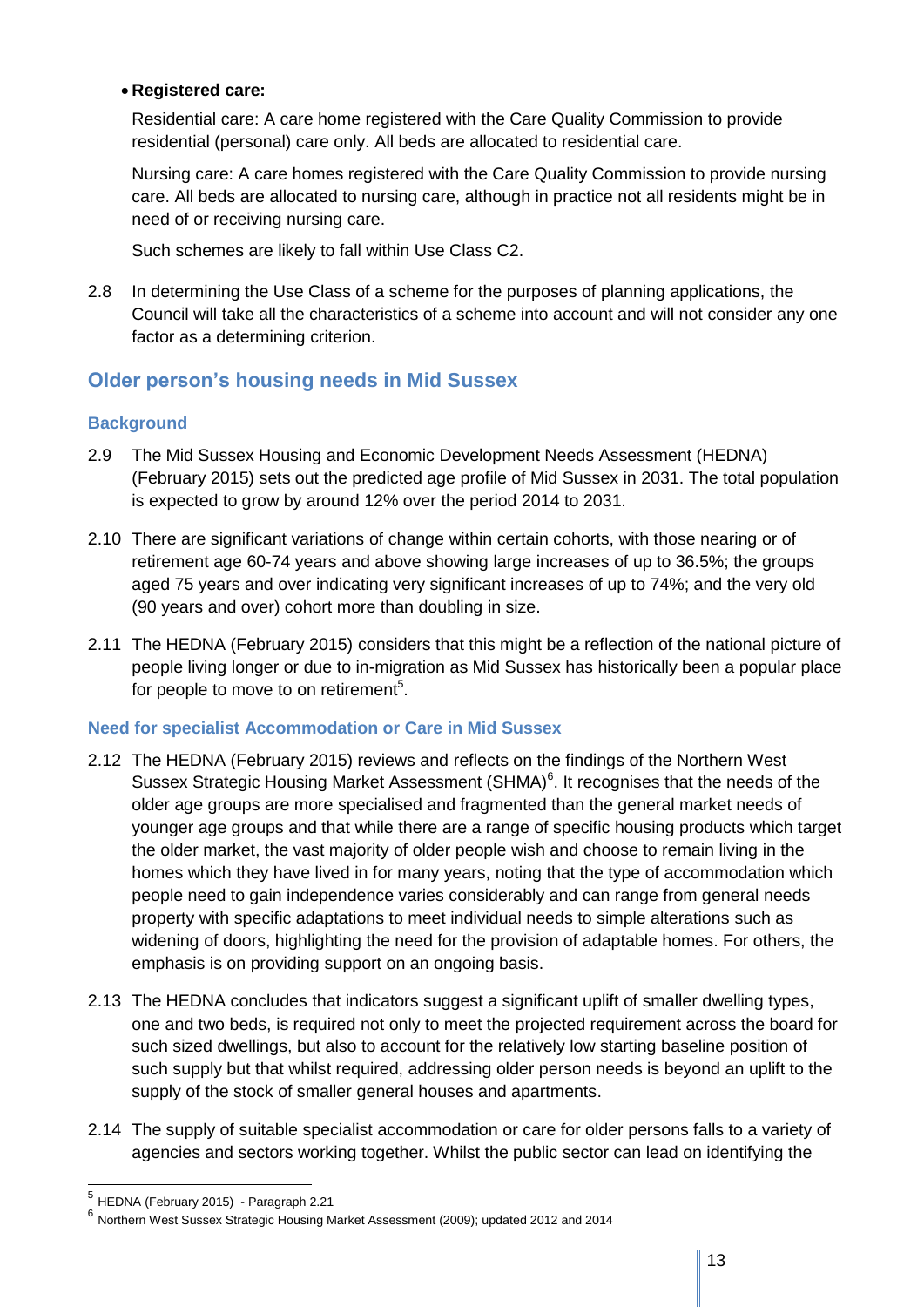demand and play an active role in market facilitating, the private sector is expected to continue to provide such facilities in Mid Sussex.

2.15 Data supplied by West Sussex County Council Public Health Research Unit sets out the estimated supply and demand for specialist accommodation or care over the next twenty years in Mid Sussex. This data is derived using the Housing Learning and Improvement Network (Housing LIN) 'Shop@' analysis tool. This tool is used to outline potential demand for specialist accommodation or care and can be used to guide a policy response to this.

|                                 | 2014<br>demand            | 2014<br>supply | <b>Need</b><br>(2014 demand vs.<br>2014 supply) | 2031<br>demand                                               | <b>Need</b><br>(2031 demand vs.<br>2014 supply) |
|---------------------------------|---------------------------|----------------|-------------------------------------------------|--------------------------------------------------------------|-------------------------------------------------|
| <b>Sheltered Housing (C3)</b>   | 1,650                     | 1,499          | 151 (9%)                                        | 2,775                                                        | 1,276 (46%)                                     |
| Sheltered Housing: Rent         | 940                       | 848            | 92 (10%)                                        | 1,582                                                        | 734 (46%)                                       |
| Sheltered Housing: Purchase     | 710                       | 651            | 59 (8%)                                         | 1,193                                                        | 542 (45%)                                       |
| <b>Enhanced Sheltered (C3)</b>  | 264                       | 104            | 160 (61%)                                       | 444                                                          | 340 (77%)                                       |
| <b>Enhanced Sheltered: Rent</b> | 103                       | 41             | 62 (60%)                                        | 173                                                          | 132 (76%)                                       |
| Enhanced Sheltered: Purchase    | 161                       | 63             | 98 (61%)                                        | 271                                                          | 208 (77%)                                       |
| <b>Extra Care (mostly C3)</b>   | 330                       | 210            | 120 (36%)                                       | 555                                                          | 345 (62%)                                       |
| Extra Care: Rent                | 241                       | 154            | 87 (36%)                                        | 405                                                          | 251 (62%)                                       |
| Extra Care: Purchase            | 89                        | 56             | 33 (37%)                                        | 149                                                          | 93 (62%)                                        |
| <b>Registered Care (C2)</b>     | 1,452                     | 1.680          | $-228$ ( $-16\%$ )                              | 2,442                                                        | 762 (31%)                                       |
| <b>Residential Care</b>         | 858                       | 471            | 387 (45%)                                       | 1,443                                                        | 972 (67%)                                       |
| <b>Nursing Care</b>             | 594                       | 1,209          | $-615$ ( $-104\%$ )                             | 999                                                          | $-210(-21%)$                                    |
| <b>Notes</b>                    | SHOP <sup>®</sup><br>data | SHOP@ data     | <b>MSDC</b> calculation                         | SHOP <sup>®</sup><br>data with<br><b>MSDC</b><br>calculation | <b>MSDC</b> calculation                         |

**Table 10 -** Need for Sheltered, Extra Care and Registered Care 2014-2031<sup>8</sup>

- 2.16 The data indicates an existing shortfalls of supply (at 2014) for Sheltered Housing (-9%), Enhanced Sheltered Housing (-61%) and Extra Care provision (-36%). An overall excess in Registered Care provision is shown (+16%) but a shortfall in residential care is shown.
- 2.17 The Shop@ analysis tool suggests across the board increases in demand for specialist accommodation or care in Mid Sussex over the plan period to 2031 and a forecast shortage of such accommodation at the end of the plan period at 2031 at current (2014) levels of supply.
- 2.18 If current levels are maintained, the data suggests that at 2031, there will be significant shortfalls in the provision of specialist accommodation or care of Sheltered Housing (-46%), Enhanced Sheltered Housing (-77%) and Extra Care provision (-62%) and Registered Care provision (-31%) (with only Nursing Care indicating sufficient provision).
- 2.19 The Care Act 2014 requires local authorities to ensure sufficient provision in the Care Market in terms of both capacity and capability. West Sussex County Council estimates that at present, provision of bed stock is operating at 95-100% of capacity. The market in the north of West Sussex faces particular pressure which has been exacerbated by scheme closures. To meet existing and future demand projections, the County Council estimates that a further 60-

 7 SHOP@ data projects to 2035. For 2031, SHOP@ data extrapolated by one year from 2030 SHOP@ estimate to match District Plan

period.<br><sup>8</sup> Data source: Strategic Housing for Older People Analysis Toll – SHOP@ (accessed February 2016).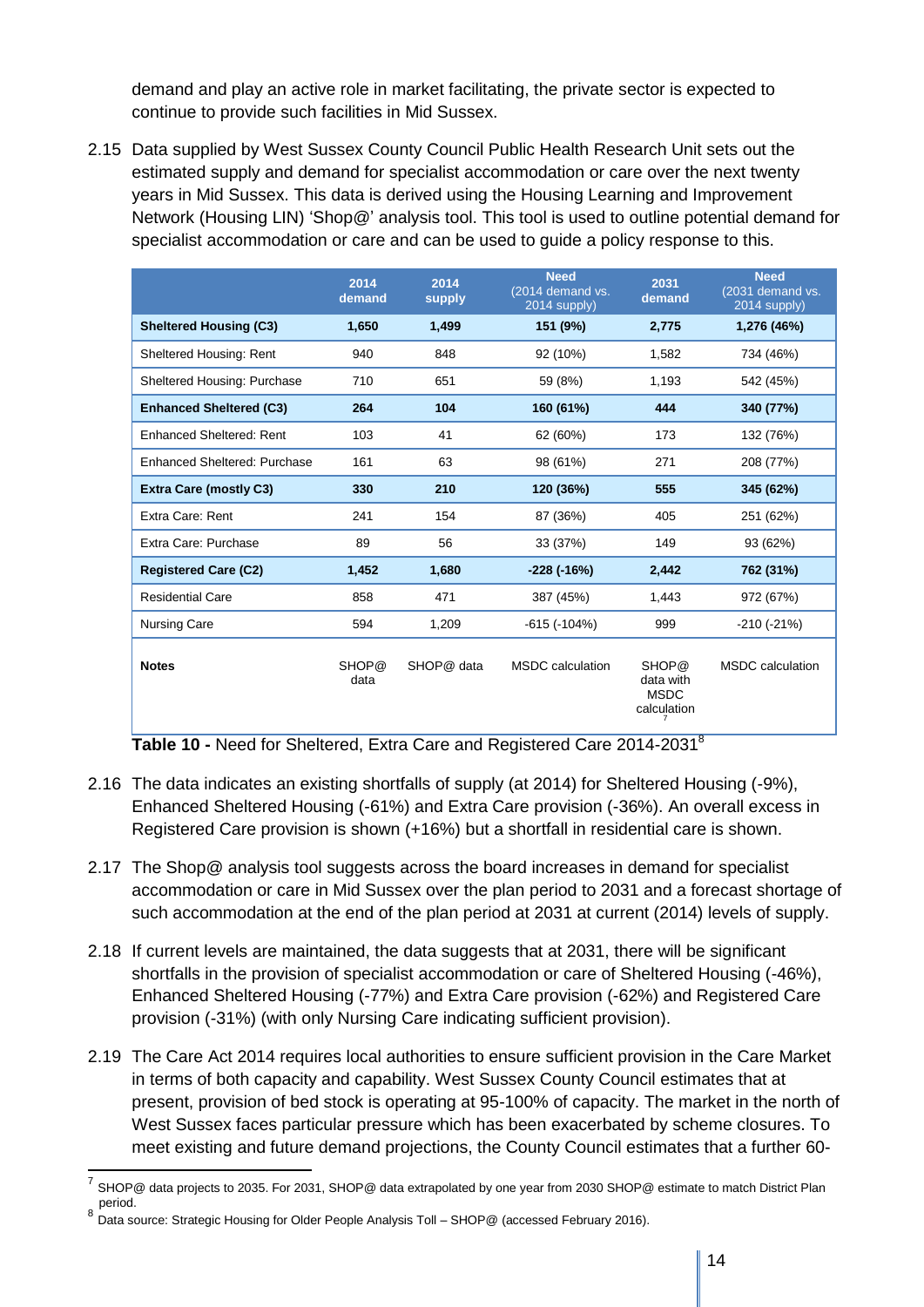100 bed spaces are needed to support WSCC funded residents, while the total market needs to increase by 170-280 beds per year.

- 2.20 The District Council will work with West Sussex County Council wherever possible to enable the appropriate provision of specialist accommodation or care in Mid Sussex. West Sussex County Council recognises the potential of extra care housing to provide an independent lifestyle for adults with care needs; in many circumstance this can be an attractive and more affordable alternative to residential care. WSCC is working with providers to develop the range and availability for extra care housing so this offer is widely available throughout the County.
- 2.21 The above suggests the need for a policy intervention to protect existing stock and to facilitate the extra provision of specialist accommodation or care in Mid Sussex falling within Use Class C2 over the plan period to 2031. Development of such housing should therefore be enabled wherever it represents sustainable development. There also appears to be justification to explore the need to allocate land to provide additional provision. Given the relatively low baseline position and market pressure, existing stock should be protected where it is appropriate to ensure current provision is not depleted further; or where its current use is not viable, that it continues to provide an alternative viable offer of specialist accommodation or care for older persons.

## **Calculating the requirement for specialist accommodation and care (within Use Class C2) within the local plan housing requirement; and counting completions of Use Class C2 accommodation**

2.22 National Planning Practice Guidance (NPPG) includes the following advice:

"…*Local planning authorities should count housing provided for older people, including residential institutions in Use Class C2, against their housing requirement. The approach taken, which may include site allocations, should be*  clearly set out in the Local Plan<sup>9</sup>".

- 2.23 No further clarification is provided within NPPG beyond this text. It is considered that the rationale for this is that people moving into a specialist accommodation or care can release general houses and apartments onto the market although this is far from precise and it will not always be the case. For instance a partner may remain in the home and become the head of household or the person might already be living with family or extended family.
- 2.24 In setting out whether adjustment can be made to household projection-based estimates of housing need, NPPG advises:

"*…plan makers may consider sensitivity testing, specific to their local circumstances, based on alternative assumptions in relation to the underlying demographic projections and household formation rates…Any local changes would need to be clearly explained and justified on the basis of established sources of robust evidence…*

*Issues will vary across areas but might include…demographic structure that may be affected by local circumstances or policies e.g. expansion in education or*  facilities for older people<sup>10</sup>".

<sup>-</sup>9 NPPG – Housing and Economic Land Availability Assessment – Methodology – Stage 5: Final evidence base – How should local planning and Lourism can deal with housing for older people - 03-037-20150320<br>planning suthorities deal with housing for older people - 03-037-20150320

<sup>10</sup> NPPG – Housing and Economic Development Needs Assessment – Methodology: assessing housing need – 2a-017-20140306